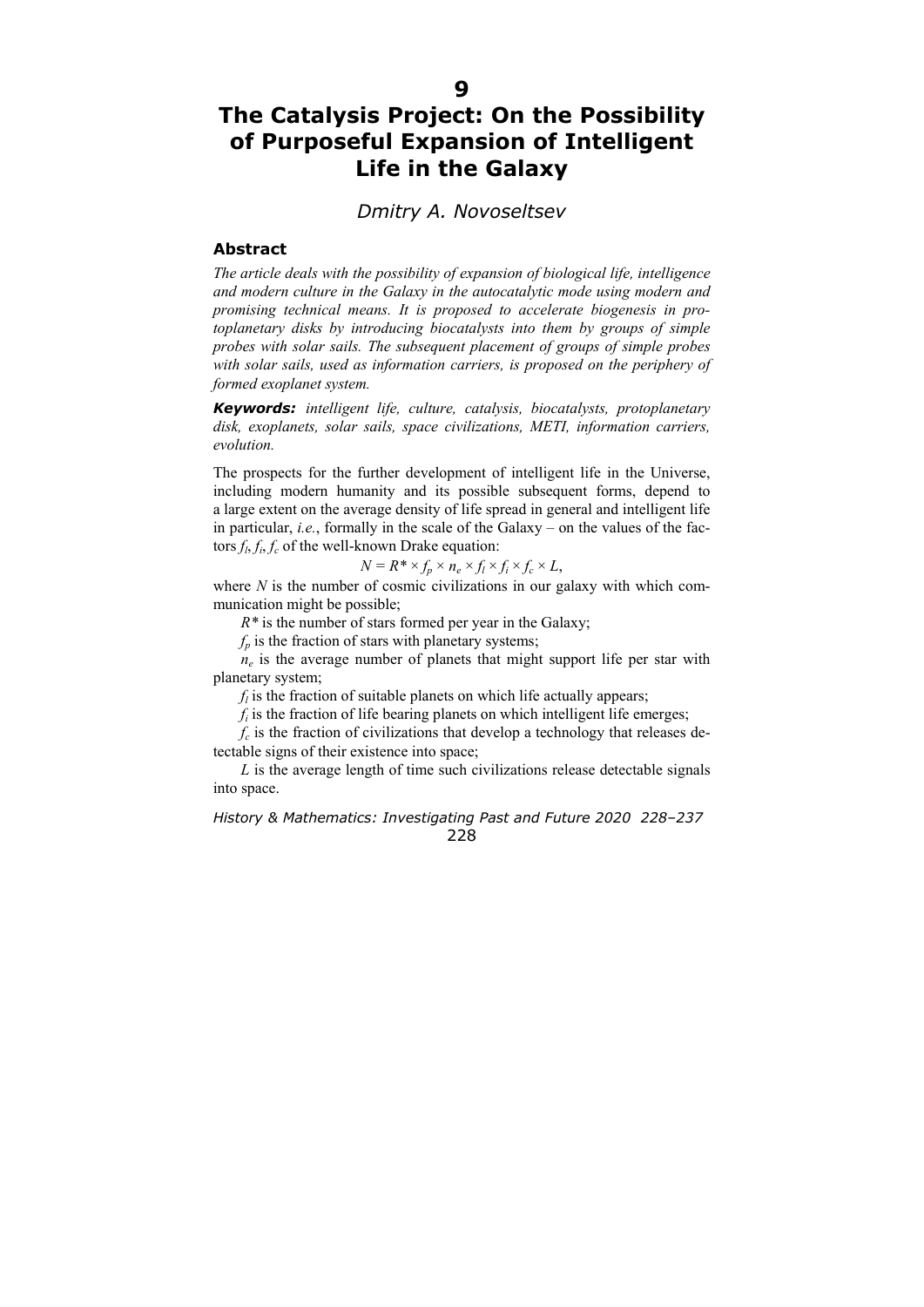A number of authors (Panov 2013 and others) substantiate the possibility of a qualitative transition to higher forms of organization of matter in comparison with the concept of 'intelligent life' when a certain density of CCs and rather intense interaction between them is reached. The forms of such an organization can be different – from the formation of a single 'galactic cultural field' (*Ibid.*) to the localization of CCs in artificial star clusters and the subsequent intergalactic interaction between them (Novoseltsev 2017b).

However, the existing estimates derived analytically based on the forecast of the values of certain factors of the Drake equation in its various forms, or on any other models, present quite pessimistic expectations of CCs' prevalence. The average distances between existing CCs can be of the order of tens of kiloparsecs (Anchordoqui *et al.* 2017), which excludes any real interaction between them.

This evaluation may change with the transition from a natural science paradigm to an engineering paradigm, presupposing practical activity of CCs, even if they are small and significantly remote in space and time, in a purposeful transformation of the environment. It is important that for a significant influence on the distribution of highly organized forms of matter, for individual CCs such activity as a whole should be of altruistic nature, because its results are manifested in time intervals of a geological or cosmological scale, far exceeding the planning horizon for any pragmatic problems. However, as will be shown below, such activities can also have a certain pragmatic meaning for both the CC and its individual representatives.

As a typical example of such a modern program of artificial panspermia, it is possible to consider, first of all, the Genesis Project by Prof. Gros from the Institute of Theoretical Physics at Goethe University (Frankfurt, Germany) (Gros 2016). The project involves sending some complex automatic probes equipped with power plants, specialized artificial intelligence and equipment for biological synthesis to detectable Earth-like exoplanets. It is assumed that by achieving the destination point, these probes perform a detailed analysis of the environment and using methods of synthetic biology create biological species optimal for the colonization of exoplanets. As a main propulsion system, Gros suggests using laser sail, similar to those being developed for high-speed ultralight probes for Breakthrough Starshot project, and possibly using the same starting infrastructure, and version of 'magnetic sail' (magsail) as a braking device (*Idem* 2017).

The implementation of the project in the presented form, however, seems unlikely. One of the issues, of course, is the solution by artificial intelligence of Gros's probes, not only technical and biological-ecological, but also ethical tasks. If the artificial intelligence of the probe incorrectly interprets the information about the state of the environment of the chosen as the target exoplanet, it may depress or completely destroy the autochthonous protobiosphere by arti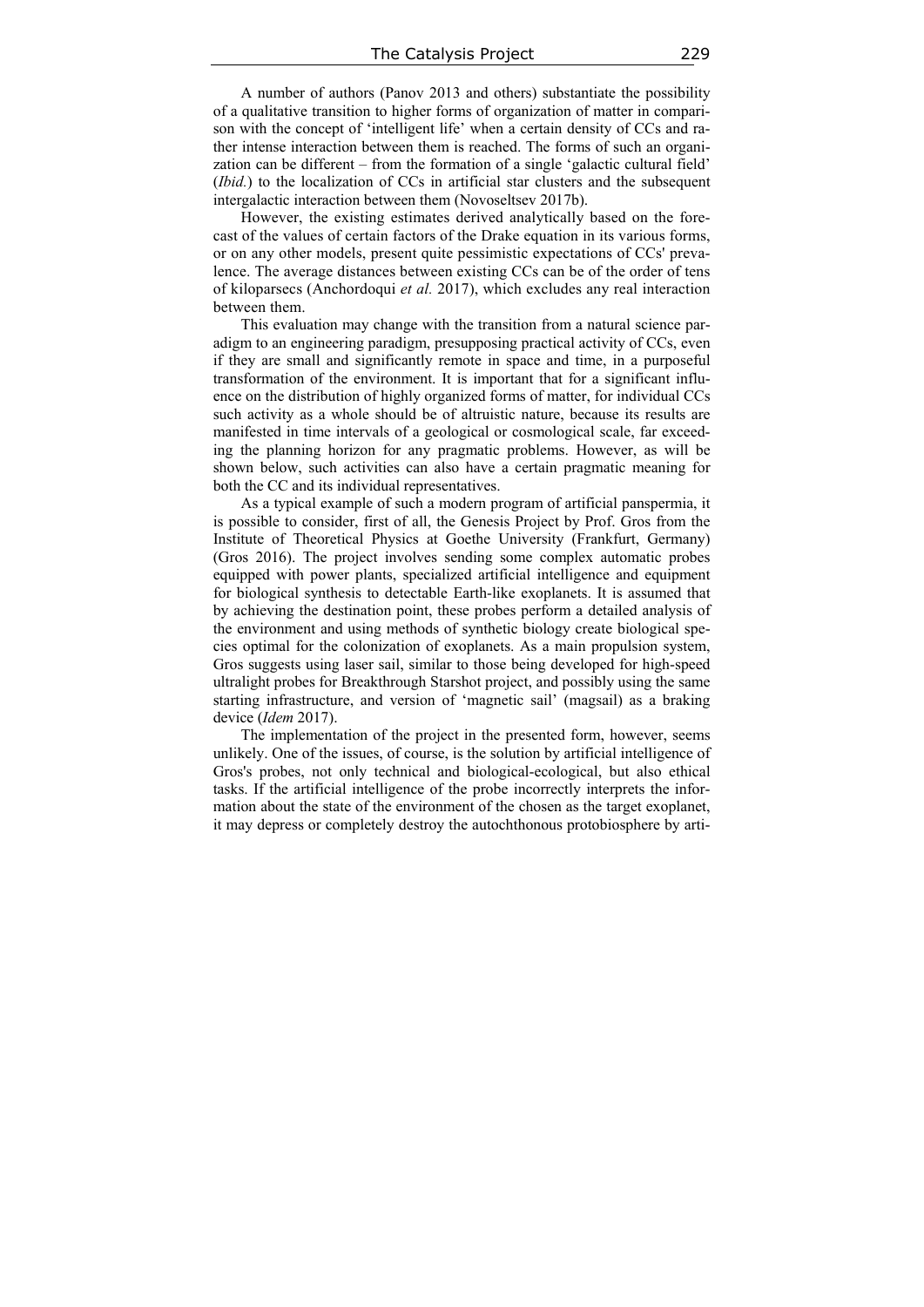ficially created invasive species. But a much more likely scenario, taking into account the history of modern practical astronautics, is a series of avalanchelike technical failures that increase during a long flight, as a result of which the probes will be inoperable by the end of the flight. It should be noted that at present there are no powerful energy sources with the necessary resource of several tens of thousands of years, including radioisotope generators. A very limited selection of potential targets is an issue: for all the prospects of synthetic biology, the possibility of creating a complex developed biosphere, and especially of the emergence of potentially intelligent species on such planets of the Solar system with a solid rocky surface as Mercury and Venus, and also most open exoplanets such as 'Earth' and 'super-Earth', seems to be unlikely.

Nevertheless, the issue can be solved. Thus, the author proposed the Catalysis project, focused on the use of the most simple and reliable technical solutions on the basis of modern technologies and materials (Novoseltsev 2017a). The project assumes a purposeful assistance to the mass emergence of life, including potentially intelligent life, and the preservation and distribution of information materials about contemporary culture (METI) in the more distant future than is provided for by the Genesis project, at the time interval of the order of several billion years, not on existing, but the emerging exoplanets.

It is supposed to use as the main technical means the simplest spacecrafts with solar sails, as the most reliable propulsion systems, not involving the use of onboard energy sources. The launch of space vehicles is possible using existing rocket and space technology.

The first stage of the project implementation involves sending to known stable stars (presumably of spectral classes K and F) with distinct protoplanetary disks of a group of 'seeder' probes. The main task of the 'seeder' probes is the delivery to the protoplanetary disks of sets of biocatalysts that promote intensive prebiological synthesis of complex organic compounds (probably, including early primitive forms of RNA and DNA capable of self-replication) in the matter of the protoplanetary disk. In the absence of reliable prediction of the evolution of the protoplanetary disk, the optimum strategy for the project is the *r*-strategy – the use of large groups of probes with the widest possible set of biocatalysts for the parallel implementation of various biogenesis scenarios.

Due to the low thermal stability of biocatalysts for 'seeder probes with solar sails, the possibility of additional acceleration using laser radiation' (Lubin 2016) or 'start with a large acceleration from near-Solar orbits with low perihelion is excluded' (Matloff and Mallove 1981). When choosing potential targets at a distance of up to 100 light-years, this results in increase in the flight time to several million years, which is not crucial in comparison with the overall duration of the project of the order of billions of years, but imposes corresponding demands on design solutions that involve the use of the simplest high-resource analog devices, integrated in the construction.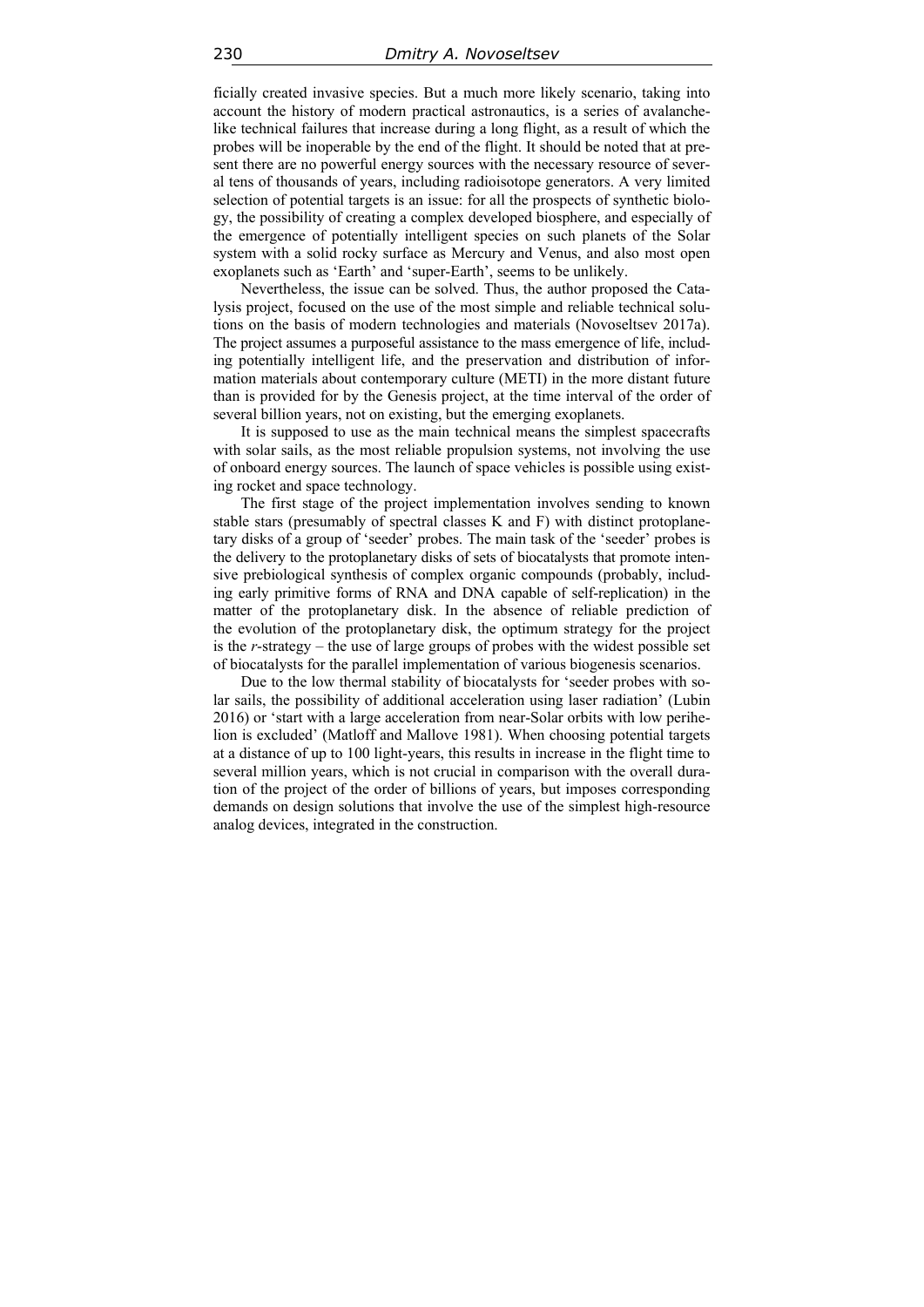Thus, for the reasons of radiation resistance the working surface of the sail should not be made of traditional metallized polymer films such as Mylar (Derbes *et al.* 2003), but of metal foil, a single-layer aluminum or multi-layer with an aluminum reflective coating. Sailing control is possible due to varying of its geometry when changing the degree of heating, by using integrated web slings made of materials with TiNi shape memory. It should be noted that the implementation of 'self-controlling' of sail without using any specialized equipment is probably one of the most complex technical problems of the project.

The most important tasks of the distribution of biocatalysts are to ensure the maximum area of their contact with the gas-dust environment of the protoplanetary disk and to exclude their shedding during the flight. In this case, it seems reasonable to place the biocatalysts on the back (non-reflective) surface of the solar sail, facing towards the target. For this purpose, a nanostructured material is proposed to be applied to the sail material in the form of a forest of carbon nanotubes – Vertically Aligned carbon NanoTube Array (VANTA). A typical representative of such materials is the commercial material Vantablack produced by the British company Surrey NanoSystems Limited. These materials on the metal substrate have sufficient adhesion, mechanical and temperature resistance for the application in outer space (Theocharous *et al.* 2014). Biocatalysts are located inside the nanotubes. Due to the high ability of these materials to absorb infrared radiation and a large surface area, this design allows not only to actively adsorb and condense water vapor from the gas-dust environment in a protoplanetary disk, but also to keep water inside the nanotubes in the liquid state when the 'seeder' probe is behind the formal 'ice border' of the emerging exoplanetary system, thus expanding the potential 'habitat zone'.

Due to the extremely low reflectivity of VANTA-type materials , as well as the weakening and scattering of starlight by a protoplanetary disc, the deceleration of the probe due to the solar sail effect (from the surface with the application of biocatalysts) is ineffective. With a relatively small intrinsic speed of the probe, the braking manoeuvre is possible near the target at a combination of gravitational deceleration and aerodynamic braking of a large sail in the gasdust environment of a protoplanetary disk, with a restriction in the degree of aerodynamic heating determined by the thermal stability of biocatalysts.

It is expected that there will be the drift of the 'seeder' probes, aimed at the star by the side of the sail with the applied biocatalysts, in the matter of the protoplanetary disc to the regions of the 'dust traps', where exoplanets are formed (Gonzalez *et al.* 2017). It is assumed that as a result, by the time of the destruction of the probes, the process of self-replication of complex organic compounds in the areas of the emerging exoplanets and their satellites becomes irreversible and autocatalytic. So, as a result of the first stage of the Catalysis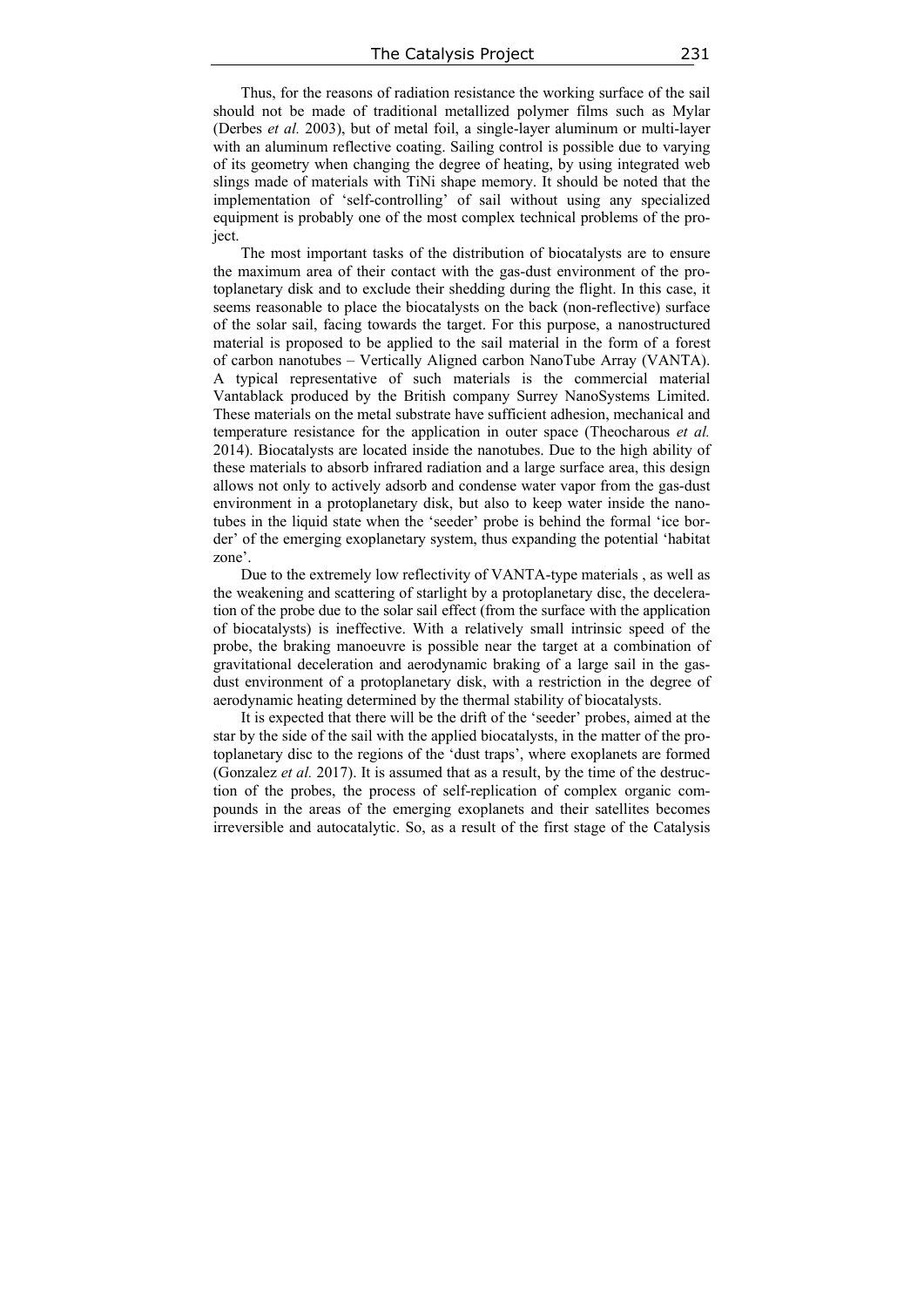project, the prebiological stage of the evolution of all celestial bodies of the formed exoplanetary system, the physical conditions of which allow the existence of any forms of protein life, is reduced from an interval of about 1.5 billion years for the Earth (Panov 2013) to several million years, and the probability of developing of complex biospheres in each of the emerging exoplanetary systems approaches unity. This corresponds to a correction of coefficient  $f_l$  in the Drake equation and indirectly – a correction of coefficient  $f_i$ , although the nature of the relationship between them is not obvious.

The next (the second) stage of Catalysis project involves the correction of the coefficient  $f_c$  in the Drake equation and represents one of the forms of METI. It involves sending to the same targets to which the 'seeder' probes were sent earlier, some groups of 'keeper' probes carrying a database on modern culture on board. The implementation of this stage is based on the assumption that the most valuable information for any active CC is information of an 'exohumanitarian' nature (*Ibid.*), and the value of information does not decrease over time.

Since the origin of hypothetical CCs as potential information recipients is possible for several billion years after the first stage of the Catalysis project has been launched, the low speed of the 'keeper' probes, which simplifies both their launch and braking, is also not crucial in terms of the timing project. This also makes it reasonable to use classical solar sails. The braking process is somewhat different for the 'keeper' probes. It is also a combination of gravitational and aerodynamic braking. However, the necessity to preserve information for several billion years imposes specific requirements. After a brief touch of the outer edge of the protoplanetary disk with low density and the initial decrease in velocity for gravitational capture, the 'keeper' must move to a stable closed but distant from the star orbit, which should minimize its radiation and dust erosion throughout the storage period. It is assumed that the regular geometric shape of the sail and its high reflectivity should facilitate the subsequent identification of the 'preserver' by the hypothetical CCs of the exoplanetary system, one or several, which resulted from the implementation of the first phase.

A separate issue is the data carrier with such a long resource. Previously, there were discussed various data carriers for the purposes of METI or 'time capsules' for a period of up to 1 billion years (Guzman *et al.* 2016), but not for several billion years in conditions of continuous radiation load. In this case, such promising data carriers as artificial DNA, which require massive radiation protection, are excluded. It is advisable to record information directly in the sail material by means of scanning tunneling microscopy. At the same time, the density of stable recording is of the order of  $10^{22}$  bit/kg with the reserve of 1,000 atoms/bit (Rose and Wright 2004; Surdin 2007), which makes it possible to ensure the safety of information not due to inhibition of a data carrier by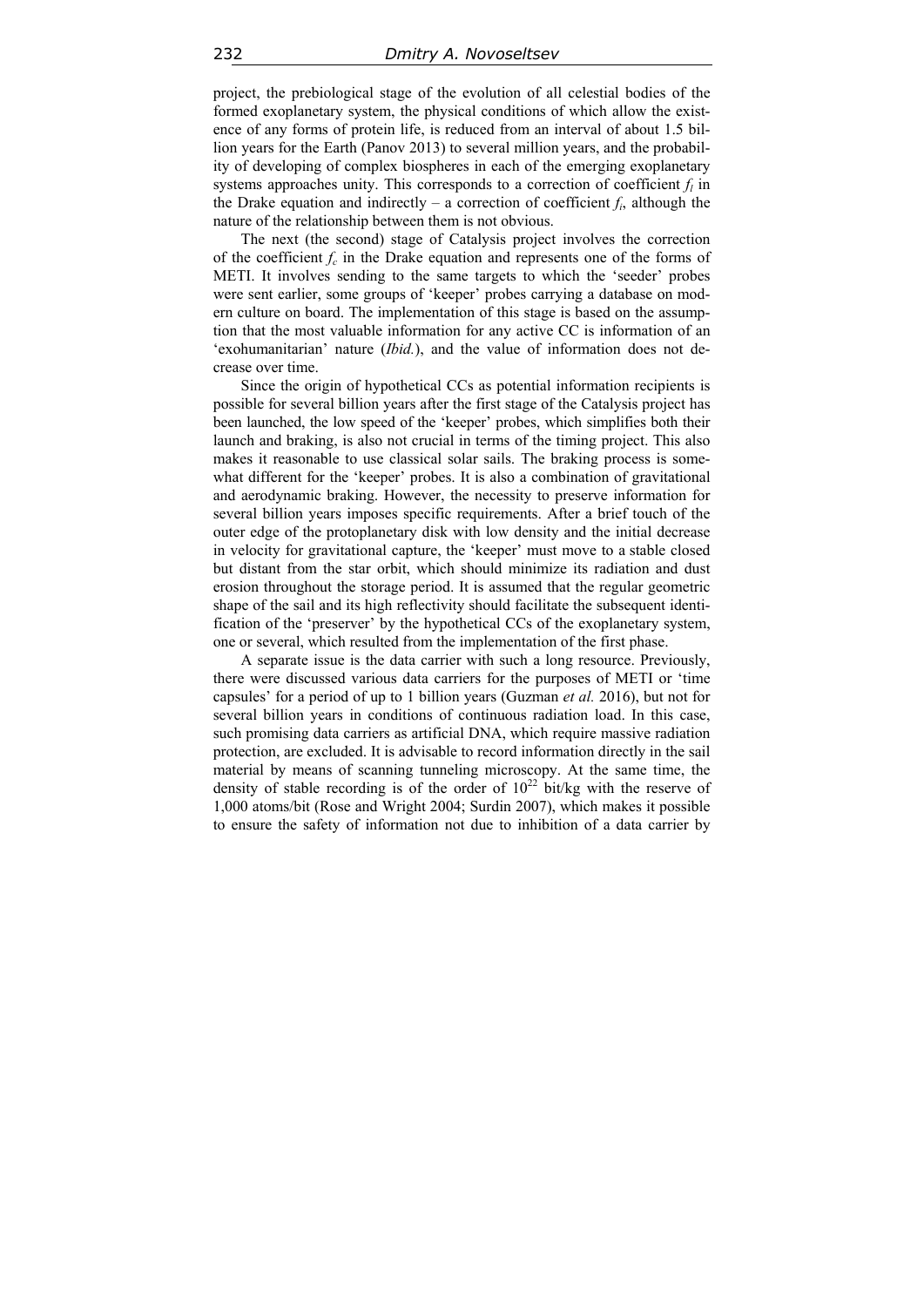a layer of matter several meters thick unacceptable for reasons of mass characteristics of probes, but due to its multiple preservation on the surface of the sail. All the cultural information accumulated by the beginning of the 2000s can be recorded by a similar method on a data carrier with a mass of less than 1 g (Surdin 2007). Multiple redundancy of sail capacity when recording in similar way allows the location of not only general information on its surface but also data of numerous separate individuals, including the results of full genome sequencing and an array of personal information (memories). The latter in fact represents one of the forms of the so-called 'digital immortality' and provides to a hypothetical CC as the addressee of information the possibility of more or less reliable modeling of the personalities of individuals for a more reliable interpretation of data of an 'exohumanitarian' nature.

An interesting question is that of the possible influence of the information of 'keepers' on the development of hypothetical CCs that arose as a result of the first stage of the project. Paradoxically, obtaining such information requires a higher level of technological development than sending it. An object similar to a 'keeper' probe can be detected at the outskirts of an exoplanetary system of CC with a development level slightly higher than current one, during the systematic cataloging of small objects of an exoplanetary system as a part of an Asteroid Threat Mitigation program. But reading the information presupposes sending to the 'keeper' the probe with equipment for scanning tunneling microscopy, its deceleration and approaching with the 'keeper' with high accuracy, and then non-destructive scanning of the surface of a large-sized object which is several billion years old, followed by filtering of interference inevitably resulting from damage of data by radiation, micrometeoritic and dust erosion. The latter is far beyond the modern technical capabilities. CC, which has such a potential for a long time, is rather stable, and the obtained information is not capable of having any noticeable negative, destabilizing influence on its development, but it will be successfully integrated into the autochthonous culture of the CC, formed during the evolution.

On the other hand, in a similar way, the existing modern culture can be spread and continue in the composition of the cultures of the formed CCs.

After the completion of the second stage of the Catalysis project, the situation with the distribution of the CCs in the Galaxy can radically change in comparison with the modern one. If as a result of the project more than one CC appear (the multiplication factor is more than 1), which is possible with a rather large number of targets and sent to them 'seeder' probes, the process of diffusion of intelligent life in the Galaxy can become autocatalytic and irreversible. Any predictions about the possible values of the parameter *L*, like the other coefficients of the Drake equation, are quite speculative, but it can be assumed that at least some 'secondary' CCs will last long enough and reach a rather high level of scientific and technological development, in order to discover and use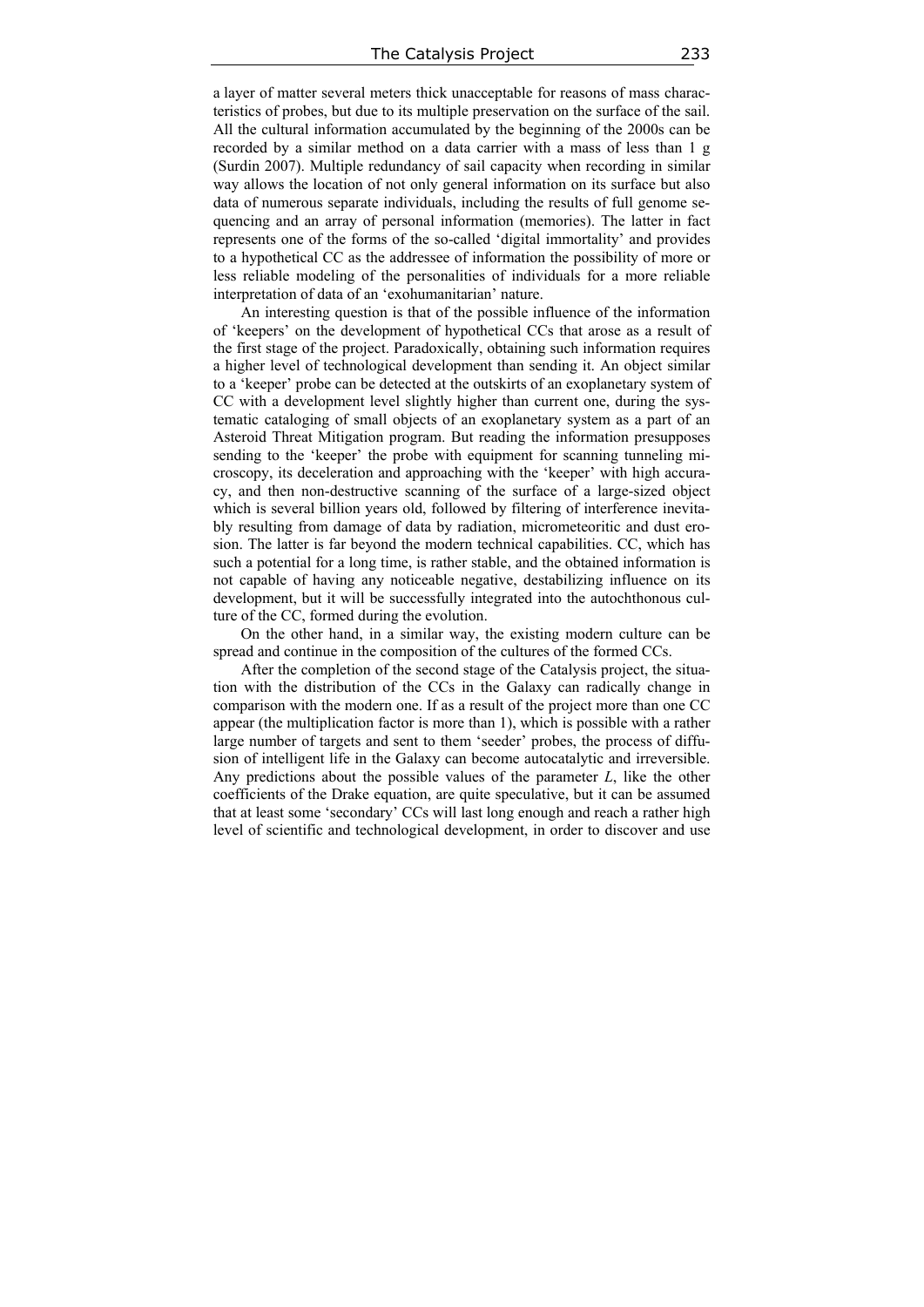the surviving 'keepers'. After 'keepers' are detected, CCs will have access not only to the most important in terms of the worldview information about their own origins, but also information about all targets of the Catalysis project and, consequently, a possible location of other CCs of this generation, as well as proposed by the organizers of the project the common standards of communication by electromagnetic (radio, optical) communication channels. SETI problem in the current definition will not be relevant for them. The combination of more CCs of comparable level of development, smaller distances between them and common communication standards may be a sufficient condition for the formation of such a form of self-organization of matter as a 'galactic cultural field' that is more highly organized than single CCs (Panov 2013).

In the event that at least some 'secondary' CCs, using the information obtained from the 'keepers', implement their own versions of the Catalysis project, the intensity of the process of diffusion of intelligent life in the Galaxy will increase significantly. By this time (several billion years from now), the number of stars with protoplanetary disks and the emerging exoplanets in the Galaxy may increase by an order of magnitude (Behroozi and Peeples 2015), and the distances between them will correspondingly decrease. In addition, the number of such emerging exoplanetary systems in 4.5 billion years from now will increase significantly during the merger of the Galaxy and the Andromeda Nebula (Cox and Loeb 2008). In the future, rather closely spaced CCs of subsequent generations can realize more intensive forms of interaction and joint astroengineering activity, for example, the formation of inhabited artificial star clusters with the possibility of exchanging information over electromagnetic communication channels during months and interstellar flights during the years (Novoseltsev 2017a, 2017b).

Here one can note the pragmatic aspect of the project. In addition to the potential commercialization of a number of technical solutions for 'seeder' and 'keeper' probes, such as solar sail technology, biocatalysis, high-resource materials and ultra-high-density data carriers, the Catalysis project can be considered as the most realistic in terms of the used technical means and the least resourceintensive scenario of self-replication of modern culture, including the personal data of its individual members, to other biological carriers which are optimal for their living environment, its enrichment by the cultural achievements of other CCs and in perspective – to expand to the borders of the Galaxy, as well as the most achievable in the materialistic paradigm variant of immortality.

When considering the Catalysis project in retrospective there inevitably arises the most important question of both scientific and worldview nature: can the biological life known to us in the Solar system and the modern civilization be the result of a similar project realized in the remote past by a hypothetical CC? Despite the speculative nature of most estimates and the lack of data, the answer to this question with a probability close to zero is negative.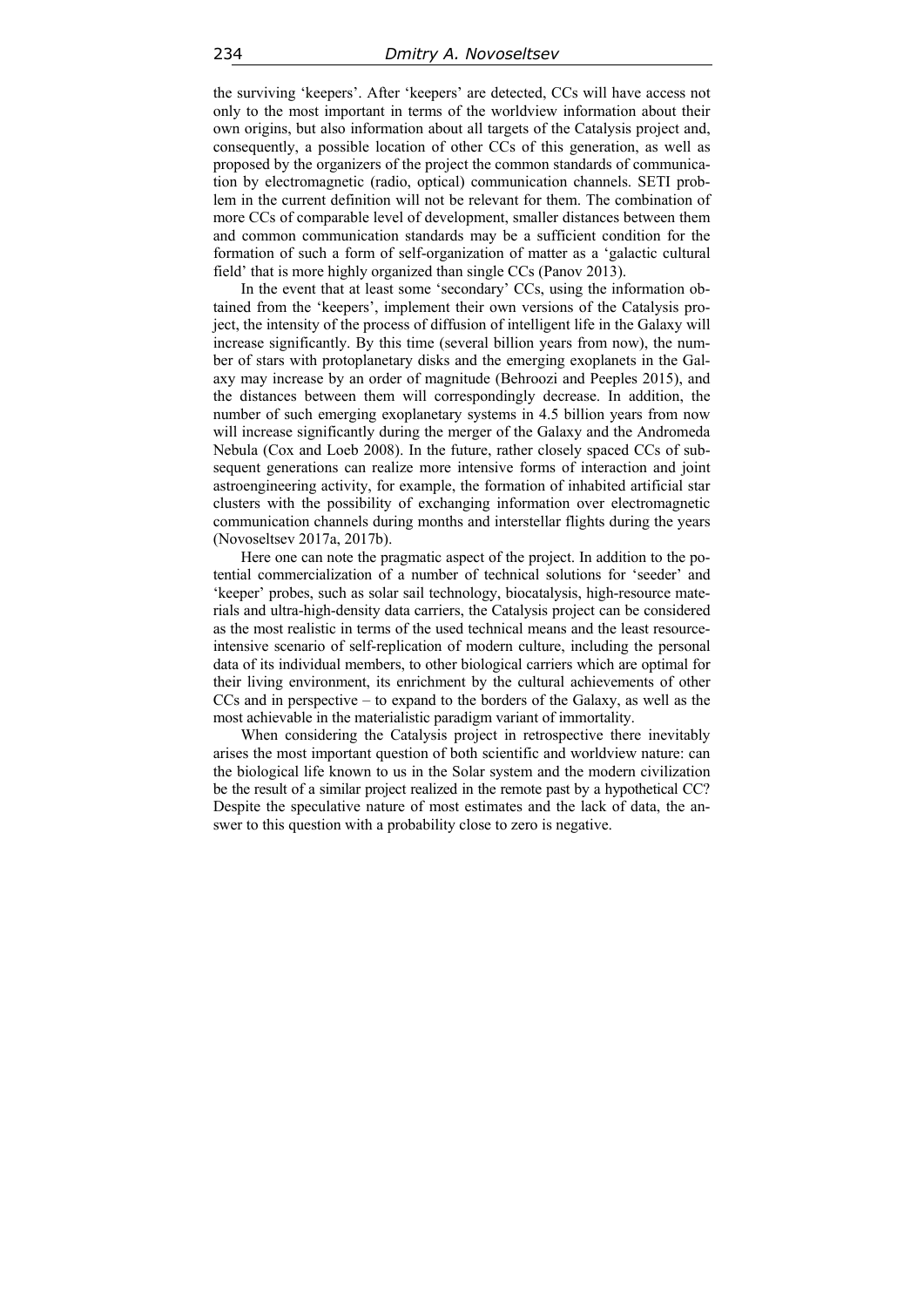Until recently there have been no signs of the existence of a CC in the Galaxy, which already had sufficient scientific and technical potential for the realization of such a project several billion years ago. Moreover, there were no signs of the existence of such a CC in the past, although a number of possible relevant markers were identified and methods for their registration were suggested (Stevens *et al.* 2015). According to some estimates, 8–10 billion years ago, *i.e.*, in the period of possible birth of life, capable of leading to the emergence of such a CC in the course of development, the conditions in the Galaxy as a whole were unfavorable for most life forms due to the high background radiation due to the activity of the Galactic core (Balbi and Tombesi 2017).

But the basic argument against such an assumption is a rather long period of prebiological development of the Earth which lasted about 1.5 billion years, as well as the practical absence (or, with optimistic assumptions, localization in marginal ecological niches) of life forms at other objects of the Solar system. Some reduction of the known due to the geological evidence prebiological development of the Earth in regards to the calculated values can be explained by the development of the initial stages of biogenesis in the Galactic environment before the formation of the Earth (Panov 2013). As mentioned above, the main objective of the first phase of the project is to reduce the duration of the periods of biogenesis to a few million years, and the maximum spread of well-adapted to the environment forms of life in the exoplanetary systems. Thus, the discussion of the Catalysis project makes sense only in the context of planning the activities of modern civilization for the foreseeable future.

In conclusion, one should argue the feasibility of implementation of the Catalysis project in the nearest future and allocation of resources in the presence of other large-scale projects with much closer planning horizons (*e.g.*, human colonization and the possible subsequent terraforming of Mars and other planets and satellites of the Solar system).

At such a low density of the CCs distribution in the Galaxy (Anchordoqui *et al.* 2017), any of them, including, of course, modern humankind, represents a significant and irreplaceable value. At the same time, the existence of modern humankind has been and continues to be subjected to catastrophic risks of varying degrees, from partial degradation to complete destruction, against the background of irresistible natural, and in the  $20<sup>th</sup> - 21<sup>st</sup>$  centuries also increasingly important anthropogenic factors (Turchin 2010). A number of authors noted a nonlinear aggravation of processes that carry potential risks in the  $21<sup>st</sup>$  century (Panov 2013 and others). In this context, the Catalysis project, which is an extended version of 'time capsule', if implemented, sufficiently provides an opportunity for practical indestructibility of modern culture, even under the most pessimistic scenarios and its subsequent large-scale development.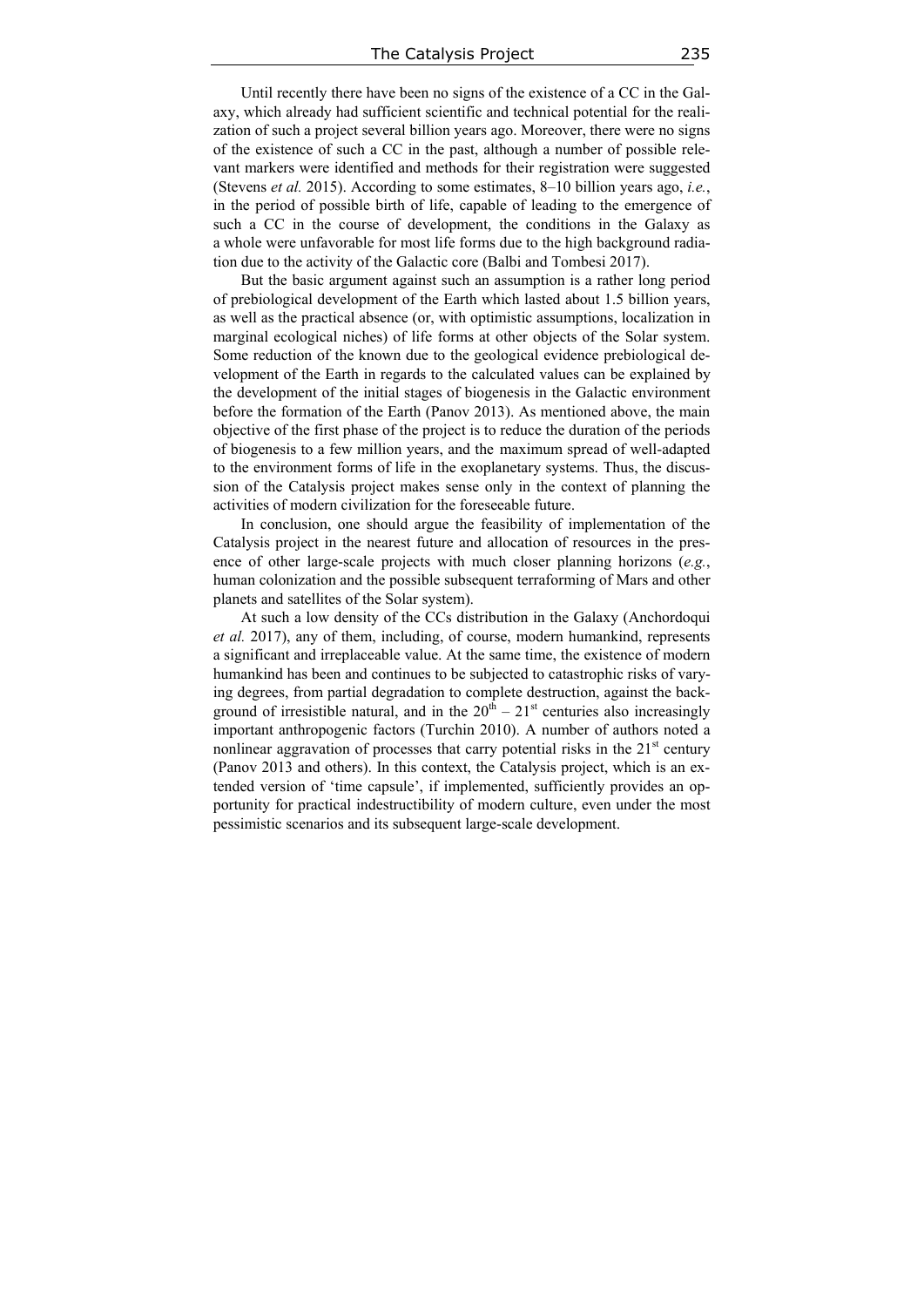## **References**

- **Anchordoqui L. A., Weber S. M., and Soriano J. F. 2017.** *Is There Anybody Out There?* 35th International Cosmic Ray Conference – ICRC 2017, 10–20 July. Bexco, Busan, Korea.
- **Balbi A., and Tombesi F. 2017.** The Habitability of the Milky Way during the Active Phase of Its Central Supermassive Black Hole. *Scientific Reports* 7: 16626. DOI:10.1038/s41598-017-16110-0.
- **Behroozi P., and Peeples M. S. 2015.** On the History and Future of Cosmic Planet Formation. *MNRAS* 454: 1811–1817.
- **Cox T. J., and Loeb A. 2008.** The Collision between the Milky Way and Andromeda. *Monthly Notices of the Royal Astronomical Society* 386(1): 461–474.
- **Derbes B., Veal G., Rogan J., and Charlie Ch. 2003.** *Team Encounter Solar Sails.* American Institute of Aeronautics and Astronautics.
- **Gonzalez J.-F., Laibe G., and Maddison S. T. 2017.** *Self-induced Dust Traps: Overcoming Planet Formation Barriers.* MNRAS 000: 1–15.
- **Gros C. 2016.** Developing Ecospheres on Transiently Habitable Planets: The Genesis Project. *Astrophysics and Space Science* 361: 1–14.
- **Gros C. 2017.** Universal Scaling Relation for Magnetic Sails: Momentum Braking in the Limit of Dilute Interstellar Media. *Journal of Physics Communications* 1: 045007.
- **Guzman M., Hein A. M., and Welch Ch. 2016**. Extremely Long-Duration Storage Concepts for Space. *Acta Astronautica*. URL: http://dx.doi.org/10.1016/j.actaastro. 10.007.
- **Lubin P. 2016.** A Roadmap to Interstellar Flight. *JBIS* 69: 40–72.
- **Matloff G. L., and Mallove E. 1981.** Solar Sail Starships: The Clipper Ships of the Galaxy. *Journal of the British Interplanetary Society* 34: 371–380.
- **Novoseltsev D. 2017a.** Engineering New Worlds: Creating the Future. *Principium* 17. May.
- **Novoseltsev D. 2017b.** *Engineering New Worlds: Creating the Future.* Part 3. *Principium* 18. August.
- **Panov A. D. 2013.** *Universal Evolution and the Problem of the Search for Extraterrestrial Intelligence (SETI).* Moscow: LKI. *In Russian* (Панов А. Д. *Универсальная эволюция и проблема поиска внеземного разума (SETI).* М.: ЛКИ).
- **Rose Ch., and Wright G. 2004.** Inscribed Matter as an Energy-efficient Means of Communication with an Extraterrestrial Civilization. *Nature* 431: 47–49.
- **Stevens А., Forgan D., and O'Malley J. 2015.** Observational Signatures of Self-Destructive Civilisations. *International Journal of Astrobiology* 07 1(4).
- **Surdin V. G. 2007.** Dynamics of the Interstellar Probe. *Bulletin of the Special Astrophysical Observatory* 60–61: 254–259. *In Russian* (Сурдин В. Г. Динамика межзвездного зонда. *Бюлл. Спец. Астрофиз. Обсерв*. 60–61, 254–259).